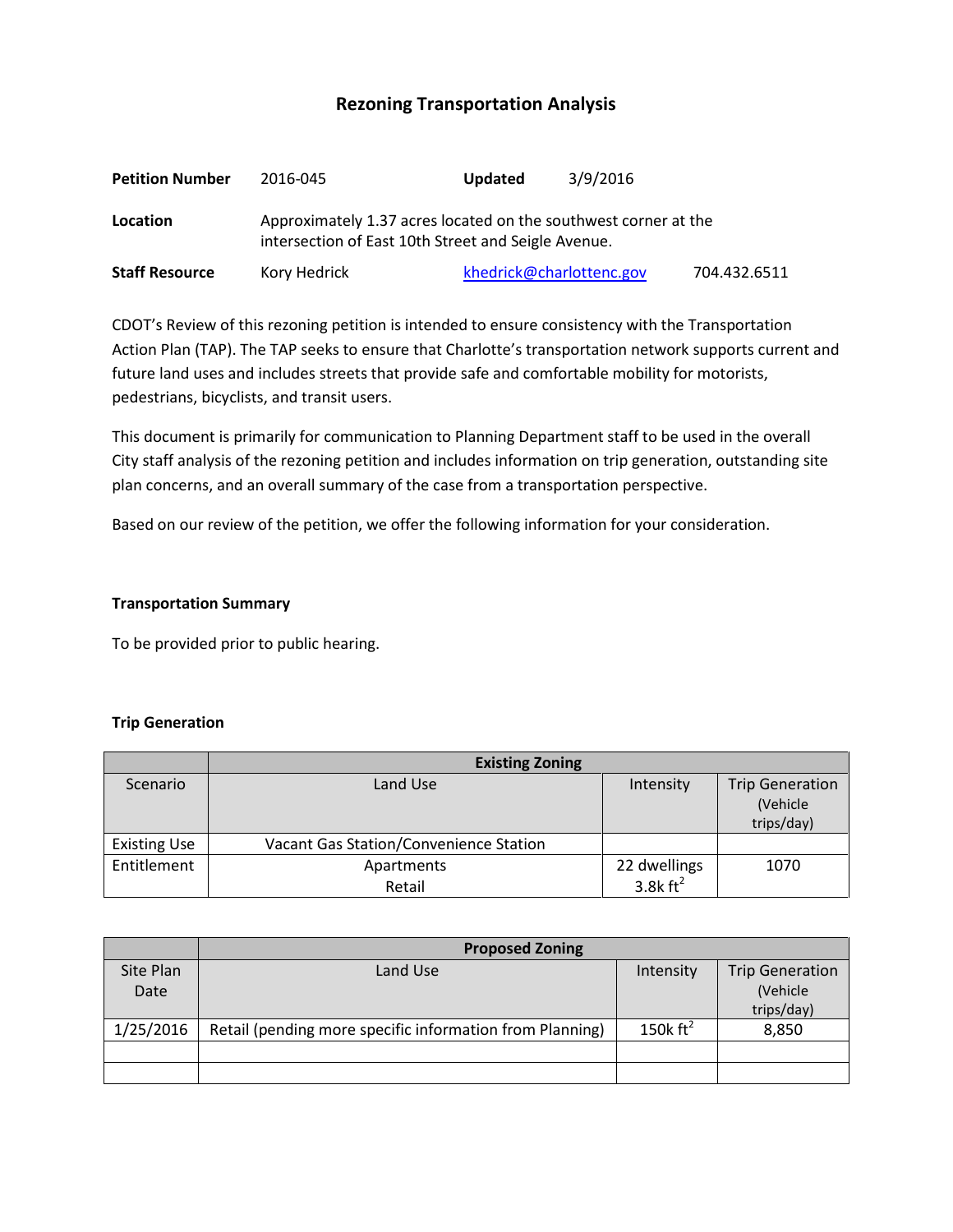# **Curbline**

The proposed zoning district has a setback measured from an existing or proposed future curbline. The location of the future curbline is TBD (to be determined prior to public hearing).

## **Resolved Issues**

## **Outstanding Issues**

- 1. As currently described under the general provisions on the site plan, this petition will require a traffic study. This requirement may change if the land use information is more specific.
- 2. CDOT does not support the abandonment of the Stevens St. Right of Way. This Right of Way is planned to be used by the cross charlotte trail in the future.
- 3. CDOT does not support the reverse angle parking in this location. CDOT would support parallel onstreet parking.

#### **Advisory Information**

The following are requirements of the developer that must be satisfied prior to driveway permit approval. We recommend that the petitioner reflect these on the rezoning plan as-appropriate.

- 1. The setback for this district is measured from the back of the existing or future curbline as determined by CDOT and Planning during the permitting process.
- 2. According to the City of Charlotte's Driveway Regulations, CDOT has the authority to regulate/approve all private street/driveway and public street connections to the right-of-way of a street under the regulatory jurisdiction of the City of Charlotte.
- 3. Adequate sight triangles must be reserved at the existing/proposed street entrance(s). Two 35' x 35' sight triangles are required for the entrance(s) to meet requirements. All proposed trees, berms, walls, fences, and/or identification signs must not interfere with sight distance at the entrance(s). Such items should be identified on the site plan.
- 4. The proposed driveway connection(s) to Central Ave. will require a driveway permit(s) to be submitted to CDOT and the North Carolina Department of Transportation for review and approval. The exact driveway location(s) and type/width of the driveway(s) will be determined by CDOT during the driveway permit process. The locations of the driveway(s) shown on the site plan are subject to change in order to align with driveway(s) on the opposite side of the street and comply with City Driveway Regulations and the City Tree Ordinance.
- 5. All proposed commercial driveway connections to a future public street will require a driveway permit to be submitted to CDOT for review and approval.
- 6. Any fence or wall constructed along or adjacent to any sidewalk or street right-of-way requires a certificate issued by CDOT.